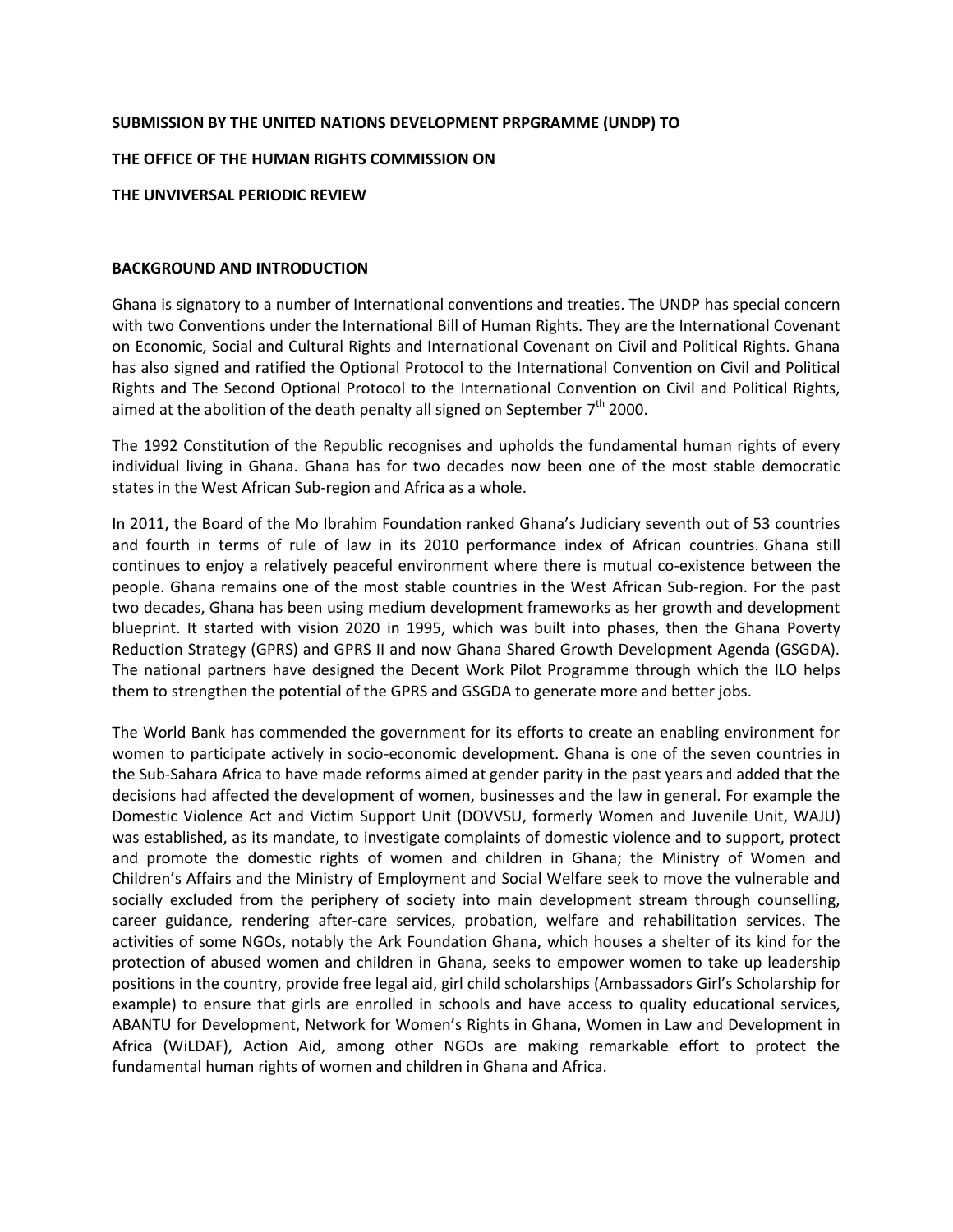#### **OVERVIEW**

#### **SOCIO-ECONOMIC DEVELOPMENT**

#### **EMPLOYMENT AND LABOUR RIGHTS**

The 1992 Constitution of Ghana states that, '*'every person has the right to work under satisfactory, safe and healthy conditions, and shall receive equal pay for equal work without distinction of any kind.''* There is no discrimination against race, colour, tribe, etc. with work. Every person is free to enjoy labour rights and can decide whom to work for, where to work and what legal work to do. The Constitution also stipulates that, no person should be required to perform ''forced labour''.

The challenge, however, is with working hours and the daily minimum wage payment. Even though a daily minimum wage of an estimated USD 4 is in effect, some workers are still under-paid. This is most common for those workers who engage in menial jobs. This is because employment in Ghana is predominantly in the informal sector, since a person would have to attain a certain level of education and skill to be gainfully employed, and where that person falls short on either education or skill, that person is seen as satisfied with a job that produces at least some level of income for subsistence. That is why it is very common to find people engaged in small scale trading, typically street vending as a major source of income in Ghana. Majority of Ghanaians are engaged in agriculture and its related activities such as food processing and marketing, small scale enterprises, industries and services. Statistics show that about 62% of Ghanaians are into agriculture and its activities. Since agriculture relies primarily on unpaid labour, particularly of women who constitute the majority of the working force, this is the main source of survival for those engaged in it.

#### **POLICY MEASURES**

Enshrined in the 1992 Constitution of the Republic of Ghana is the right to form and/or join any trade union of a person's choice for the promotion and protection of his economic and social interest. There are two national Trades Union centres in Ghana: the Trades Union Congress, now Ghana Trades Union Congress (GTUC) and the Ghana Federation of Labour (GFL) that is affiliated with the International Trade Union Confederation (ITUC).

The GTUC is a confederation of over 17 national unions and for decades the only labour centre in Ghana. Other labour associations operated as single labour organisations up until 1998, when a few came together to form a second labour centre: the Ghana Federation of Labour (GFL). The TUC with a membership of close to 500,000 still commands great influence on the labour front, and the acronym TUC in Ghana remains synonymous with organised labour. There are also private trade unions such as the GPRTU of TUC, and National Unions which are affiliated to the TUC, Public Services Workers' Union (PSWU), Teachers and Educational Workers Union (TEWU), Ghana Mine Workers' Union (GMWU) are notable examples.

Previously, the minimum daily wage for workers in Ghana was 3 cedis and 11 pesewas—that is about USD 2. In February 2011, the National Tripartite Committee (NTC), after a long series of negotiations with stakeholders and workers, agreed to increase the minimum wage by 20%; thus increasing it to GHC 3.73. The daily wage increase was as a result of a 30% upward review of prices of petroleum prices, with an attendant increase in transport fares, which led to an erosion of workers' real wages. The new daily minimum wage for this year (2012) is GHC 4.48 (almost 4 USD).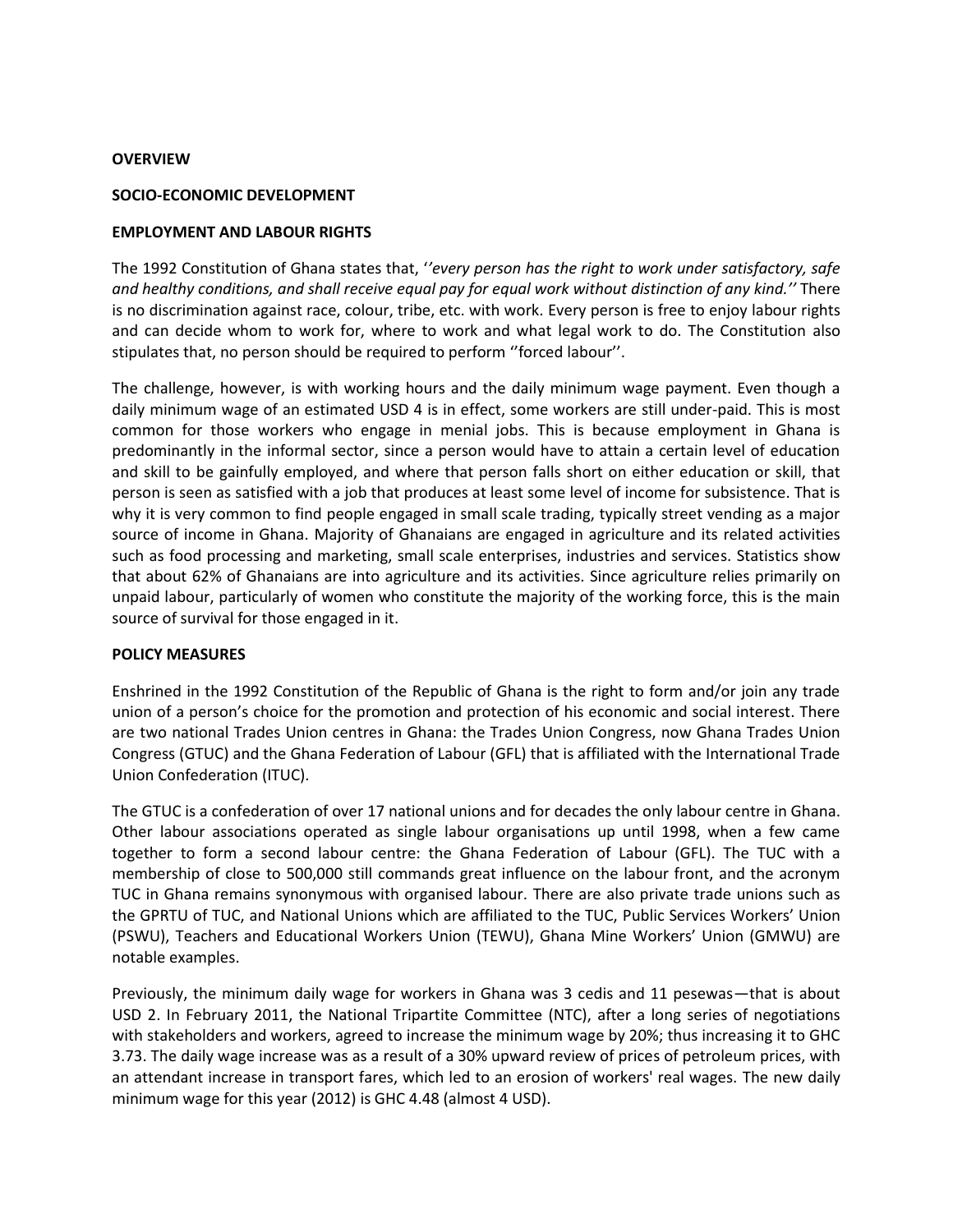Under the Ministry of Employment and Social Welfare, jobs have been created by the National Youth Employment Programme (NYEP). In 2006, an estimated 108,000 temporary jobs were created for otherwise unemployed young people to give them working experience, enable them decide what career to decide thereafter and to equip them to support themselves and get a start in the job market. Youths have either acquired a skill or been employed in the public and even in the private sector. This programme was for 2 years.

The Ministry of Employment and Social Welfare has 9 vocational and rehabilitation centres across the country where PWDs (People with Disabilities) are trained in various skills. Government, under the Persons with Disability ICT Project, has also launched an ICT Programme for PWDs. The project, to safeguard the human rights of PWDs is aimed at training over 5000 PWDs in the assembling and repair of mobile phones and computers.

The Local Enterprises and Skills Development Programme (LESDEP), under the National Youth Employment Programme and in partnership with the Ministry of Local Government and Rural Development, in 2011 trained 527 youths in various trades and vocation to equip them with selfemployable skills. This will curb the large influx of youth from the Northern regions of Ghana to the south in such of a "better life".

# **EDUCATION**

The government of Ghana recognises and respects the educational rights of all persons living in the country. The Constitution of Ghana states that '*'All persons shall have the right to equal educational opportunities and facilities and with a view to achieving the full realization of that right – a) basic education shall be free, compulsory and available to all…''*

In view of the above, the government is prioritising the Education Sector and making considerable efforts for its improvement. For example the "laptop per child" policy, which is set on introducing and educating students from basic schools with ICT skills, has been met with glee by the public. Free school uniforms, and school feeding programmes, have also added up to the improvement of the education system. The Free Compulsory Universal Basic Education (FCUBE) launched in October 1996 was to be implemented for a ten year period (1996-2005) in fulfilment of the Fourth Republican Constitution's mandate, which states in Chapter 6/Section 38 Sub-section 2: "*The Government shall within two years after Parliament first meets after the coming into force of this Constitution draw up the programme for implementation within the following ten years for the provision of Free Compulsory Universal Basic Education*''. It was designed to address some of the shortcomings of the educational reforms.

The MDG 2, which focuses on achieving universal primary education with a target that by 2015, children everywhere, boys and girls alike, should be able to complete a full course of primary schooling, projections show that Ghana is on track achieving this. For example, Ghana has almost achieved this goal, according to the MDG Report of 2010, where Net Enrolment Rate (NER) was 83.7%; Gross Enrolment Rate (GER) was 95.2%. Also, according to Educational Management Information System (EMIS) 2010, the Gender Parity Index was 0.96 for 2009/2010 academic year; Gross Admission Rate was 101.3% whilst Net Admission Rate was 71.1%.

Several policy measures have accounted for the appreciable improvement in the rate of enrolment in the basic school. Since 2008, quite a number of policy interventions were carried out to reinforce the attainment of universal primary education; chiefly among them are the construction/rehabilitation of classrooms, strengthening the Capitation Grant initiative and expanding coverage of the school feeding programme.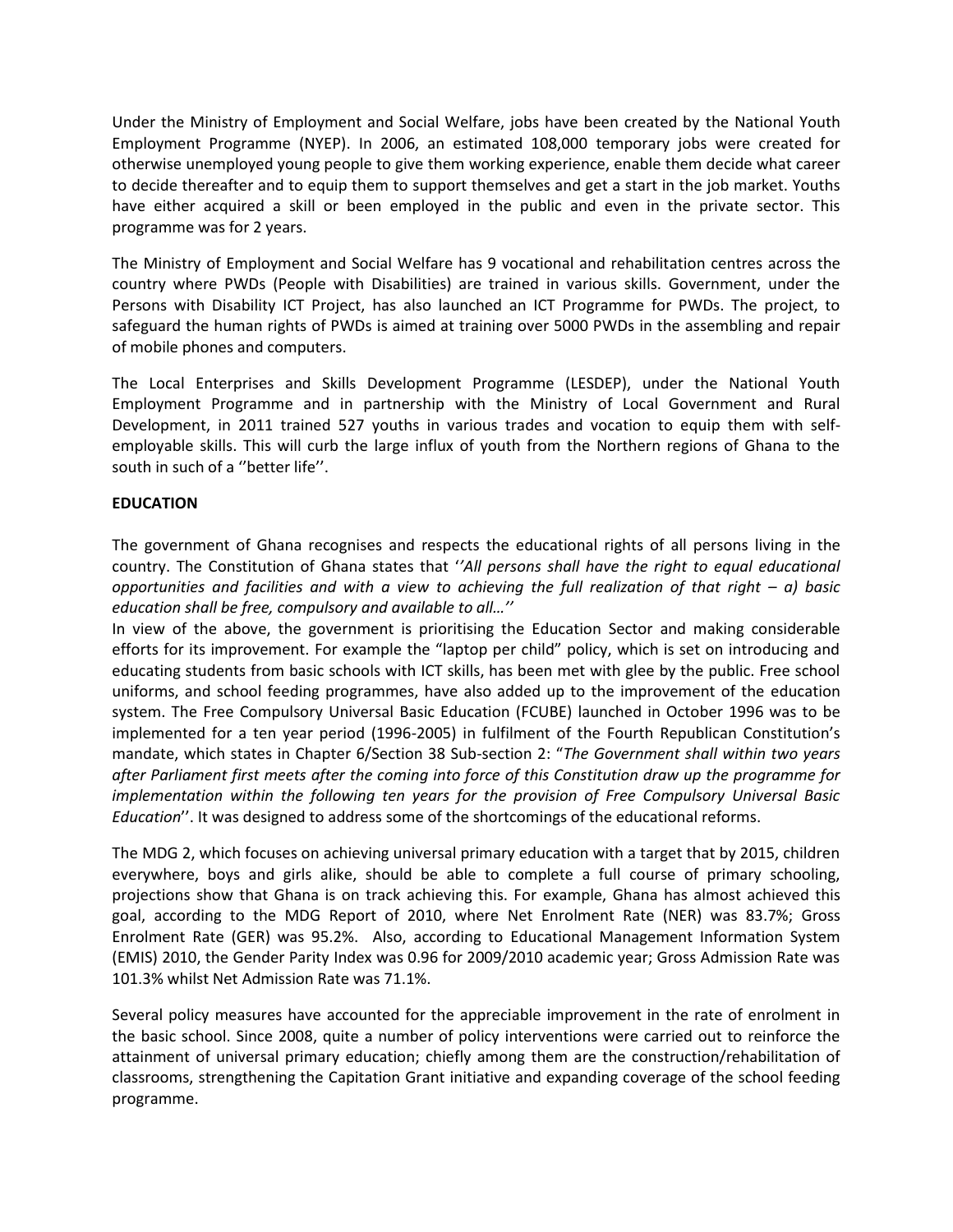All these educational programmes, and several others, either sponsored by government, stakeholders or other bodies are in place and functioning; but there is still a lot more to be done. Over 20% of children who have reached school going age are still out of school. Some communities in the North, Western and Eastern Regions of the country do not have access to basic education. There are about 5000 schools under trees in various parts of the country but predominantly in the Northern parts. The NPP government made considerable efforts to extirpate the problem. Under the ruling government, the NDC, the former Minister for Education declared on July 2011 the government's committed effort to drastically reduce schools under trees by 2012. Several projects have commenced in various parts of the country. These projects are funded by the Ghana Education Fund (the GETFund) and from HIPC resources. Hopefully, very soon, schools under tress will face out of the system.

On an average, the right to education, including ensuring that primary education is free and compulsory, that education is sufficiently available, accessible, acceptable and adapted to all individuals living in the country is advancing.

# **POLICY MEASURES**

The QUIPS (Quality Improvement in Primary Schools) Programme, supported by USAID among other things helps to produce competent teachers, train education managers and planners and promote a supportive learning environment. A Mid-Term Assessment of The QUIPS Programme indicates that the programme is impacting positively on teaching and learning outcomes in primary schools. Currently QUIPS is being implemented in 429 schools throughout the country. Child Scope is a UNICEF sponsored programme, which is helping to improve children's reading, writing and numeracy skills in primary schools. The WSD (Whole School Development) Programme is a GES strategy for mainstreaming all interventions for the achievements of the FCUBE objectives. Zonal Co-ordinators have been appointed to serve as a link between pre-service and in-service programmes. They also link District and Regional management personnel to Teacher Training Colleges.

In 2011, Government made available GH¢3.0 million under its National Apprentice Programme (NAP) to train 5,000 Junior High School (JHS) graduates, who had not gained admission to Senior High Schools (SHS) in employable skills. Even though resources are scarce and Ghana only recently achieved middle income status, commendable efforts are being made by the government and other stakeholders to improve Ghana's educational system. The Ministry of Education, disclosed to the public that the Untrained Teachers Training Programme has trained about 21,000 qualified teachers who have currently been posted to the rural areas of Ghana. An additional 5000 are expected to graduate this year and be posted to their stations in the rural communities.

Quality education delivery remains Ghana's hope of reducing the high level of poverty in the society as well as becoming competitive in today's knowledge driven globalised economy. In spite of the fact that Ghana's education system has come far and made the nation what it is today, the increasing challenges of the twenty-first century demand that the education system be reengineered to make it more responsive to national goals and aspirations as well as global demands. This is the task before the Education Sector Review Committee, the Presidential Review Committee on Education and The Ministry of Education as a whole.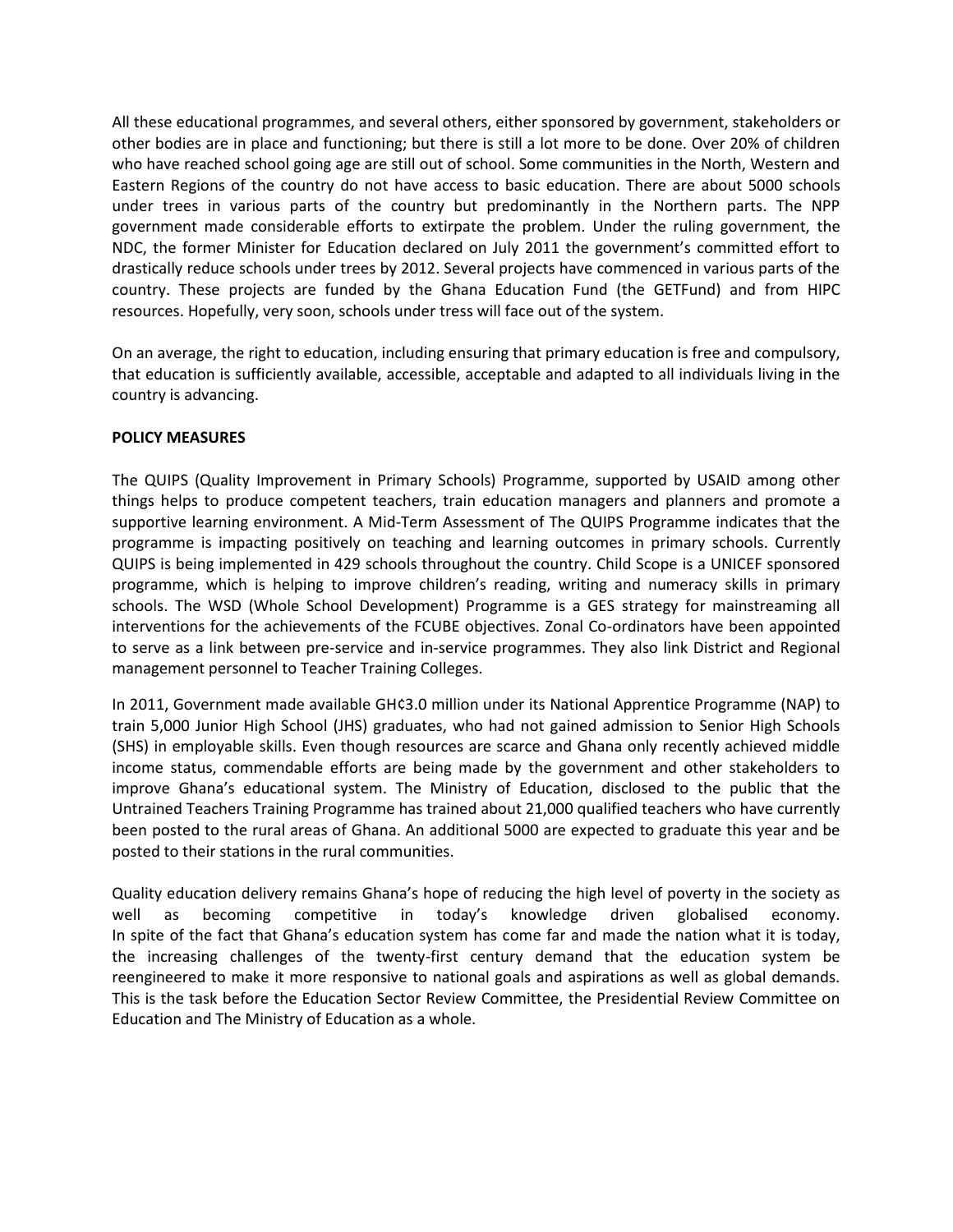# **THE RIGHT TO SHELTER, FOOD AND A DECENT STANDARD OF LIVING**

As part of the Millennium Development Goals, governments committed to making available, and where available, improving and ensuring, among other things, that every human being residing in their countries has access to shelter/housing. Parliament has enacted laws to protect and govern tenants and landlords' agreements. There is however an issue of implementation and proper enforcement.

There is a big issue with slums. These are mushrooming in urban areas and currently much is not being done to regulate and address the challenges associated with slums.

With a housing deficit of 200%, Ghana needs a minimum output of 500000 houses a year for the next 10 years to wipe out this defect in the housing system. Although economic rights are not justiciable and citizens can not send the government to court because they have no food or shelter, economic rights could be realised through the progressive nature of development. Without a housing system that ensures equality and fairness, working men and women will lack the ability to exercise those rights that a free society provides. The NPP government and now the NDC have both made tremendous efforts to ensure the provision of low-cost adequate houses all-over the country. An ''Affordable Housing Scheme'' Project, initiated by SADA and The UNDP, aimed at improving housing structures and living conditions and reduce the housing deficit, has commenced in Malzeri, Wechiu and Paga communities in the Northern, Upper West and Upper East regions of the country respectively.

The NDC government is committed to pursue the affordable housing project by using funds from the Social Security and National Insurance Trust (SSNIT) and also from the HIPC fund to build houses for homeless citizens to enable them enjoy quality living standards.

# **HEALTH**

The National Health Insurance Scheme was introduced in 2004 under the NPP Administration under the National Health Insurance Act (2003) to improve the health-care system and to make accessible adequate/basic health-care services to all persons in the country. The NHIS is funded by the Social Security and National Insurance Trust (SSNIT) and from non-subsidised premiums. In June 2010, an estimated 15.6 million people had registered. All persons residing in Ghana are to benefit from the NHIS. Because most people are not employed in the country's formal sector, the indigent, the elderly (over 70 years), and children under 18 years if both parents are enrolled, social security pensioners, have been exempted from paying the set premium. To ensure that MDG 5 is met, pregnant women are also exempted from paying premiums on the scheme.

There is evidence that the exemptions have improved health-care access for poorer women. The World Bank study cites research that demonstrates that exemptions for pregnant from paying for delivery in public, mission, and private health facilities reached the poor and was cost effective. Given Ghana's high maternal mortality rate, this is encouraging.

Although NHIS covers about 60% of Ghana's population, the scheme is not considered to be equitable in its coverage of the poor, even if the premium exemptions are well targeted. A 2008 survey by the National Development Planning Commission (NDPC) revealed that 64% of individuals in the wealthiest quintile were insured with valid NHIS cards, compared to only 29% of those in the lowest quintile.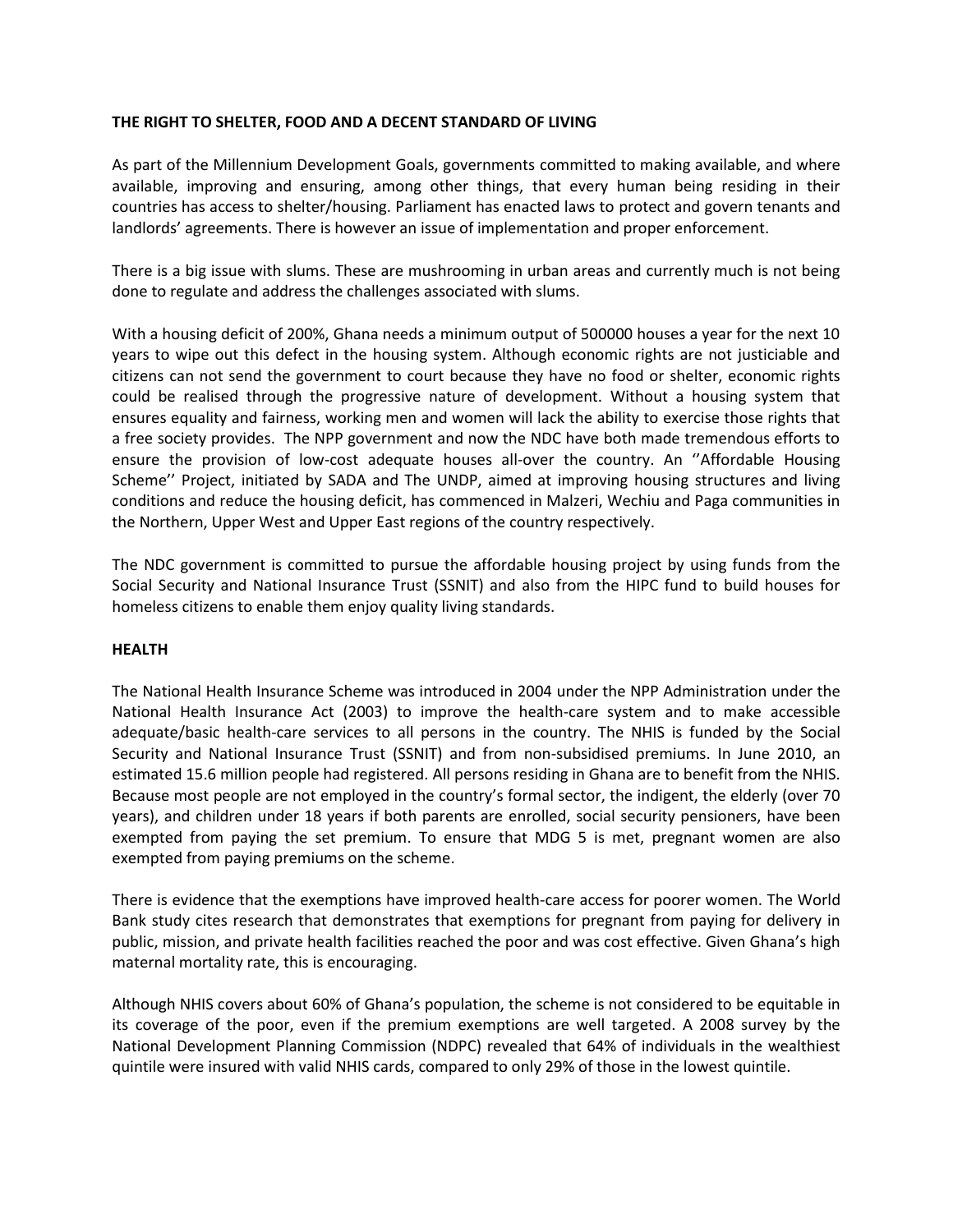The right to the highest attainable standard of physical and mental health, including the right to healthy living conditions and available, accessible, acceptable and quality health services as specified in the constitution are slowly advancing. Government is making efforts to improve the health care system. With the passage of the Mental Health Bill this year, mentally challenged patients would receive adequate health-care and support. It is common to find mentally challenged and some physically challenged people living on the streets because they are homeless. This is a very crucial issue—as the mentally challenged are citizens of Ghana and are entitled to their basic human rights as enshrined in the constitution. Something could be done about this situation to prevent it from deteriorating and to maintain the image of Ghana as a respecter of human rights in the West African sub-region and to the rest of Africa.

50 new ambulances have been brought into the country and dispatched to various regional capitals to reduce the risks of maternal deaths and deaths of motorists.

# **THE RIGHT TO FOOD AND POTABLE DRINKING WATER**

Ghana's Agricultural sector growth rate has seen impressive increase from the year 2002 to date. In 2006, the rate was about 6.5%. Major increases in food production in particular have helped Ghana achieve self-sufficiency in most of the staple food crops including yam, maize, plantain and cassava. As a result, the current world food crisis afflicting many countries in Africa and elsewhere has not greatly affected Ghanaians. With agricultural growth averaging more than 5% a year during the past 25 years, Ghana is ranked among the top five performers in the world. This has contributed to major reductions in poverty and malnutrition.

However, the last poverty profiling indicated that about 18% of Ghanaians still live under extreme poverty (a dollar a day or less). Over the past 6 to 7 years, Social Protection Programmes have been established to address this issue. For example, in the year 2007, Ghana designed a pilot Livelihood Empowerment against Poverty (LEAP), the flagship of the National Social Protection Strategy (NSPS) Programme based on the Ghana Poverty Reduction Strategy Two (GPRS II); to support persons considered to be very poor who live by and under a dollar/cedi a day, the aged (from 65) who are extremely poor, orphan and vulnerable children (OVC) and those with severe disabilities. The programme now includes extremely poor farmers and subsistence fishermen as well as people who are incapable of working and those living with HIV/AIDS who cannot afford health care. Under the LEAP programme, specific amounts of money have been disbursed to these persons to help them maintain their upkeep. Payments are paid every 2 months through the Ghana post offices. The number of households benefitting from the Programme is about 68000. This is a remarkable progress as only 1654 households were initially enrolled into the programme in 2008. Beneficiary households are expected to rise to 165000 by 2015 (disclosed by the National Newspaper, the Daily Graphic, on March 15<sup>th</sup> 2012).

There has been significant improvement in the access to safe drinking water. Government has ensured that about 60% of potable water is available to the people. The Public Utilities Regulatory Commission (PURC), in collaboration with the Ghana Water Company Limited (GWCL) and Water Aid, an International Non-Governmental Organisation, have embarked on a move to sink boreholes and extend potable water to deprived areas throughout the country.

It is anticipated that Ghana will achieve MDG 1 before 2015.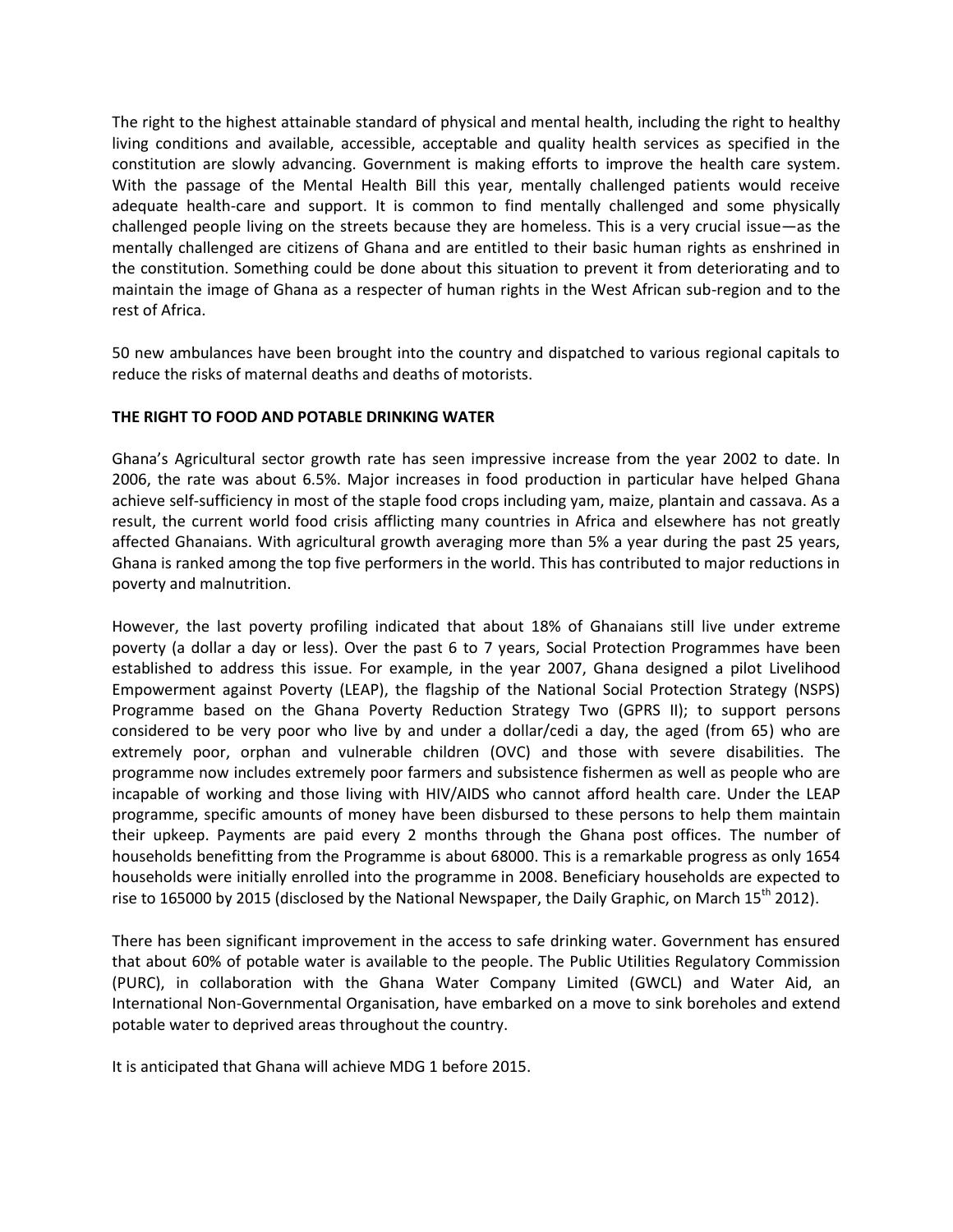# **CIVIL AND POLITICAL RIGHTS**

Ghana has made various commitments in principle to human rights in domestic and international laws. In international Conventions, Ghana as a member of the global community has signed or ratified a number of treaties on human rights including the following:

International Convention on Civil and Political Rights, Convention Against Torture and other cruel, inhumane or degrading treatments or punishment and also the African Charter on Human and People's Rights.

In addition to the above international conventions, Ghana also has a number of domestic laws and bills that seek to protect the rights of the citizenry. Prominent among these are:

- Intestate Succession Bill
- Public Order Act, 1994
- Children's Act, 1998
- Criminal Code (Repeal of Criminal Libel and Seditious Laws- Amendment Bill, 2001)
- Labour Act, 2003
- Disability Act, 2006
- Whistleblowers' Act, 2006
- Domestic Violence Act, 2007

# **CONSTITUTION REVIEW**

Ghana has made remarkable effort in ensuring that the rule of law is respected and upheld at all times; and that government stays committed to protecting the human rights of all persons residing in the country. In 2010, President Mills announced the creation of the constitutional review commission to address problems in the constitution. The Constitutional Review process yielded almost 90,000 public submissions. The Constitutional Reform Report was submitted to President Mills in December 2011 and he has promised to make the report public soon.

The terms of reference of the Commission are as follows:

- a. To ascertain from the people of Ghana their views on the operation of the 1992 Fourth Republican Constitution and, in particular, the strengths and weaknesses of the constitution;
- b. To articulate the concerns of the people of Ghana on amendments that may be required for a comprehensive review of the 1992 Constitution; and
- c. To make recommendations to the government for consideration and provide a draft Bill for possible amendments to the 1992 Constitution.

Thus far, there has never been a Constitutional review mechanism of this kind in the country and as President Obama has observed, ''Ghana continues to be a good news story.''

# **RIGHT TO INFORMATION - THE MEDIA**

Ghana's 1992 Constitution recognises the freedom of the press, media independence and forbids press censorship. The media in Ghana is characterised by most people as vibrant and dynamic. In March 2002,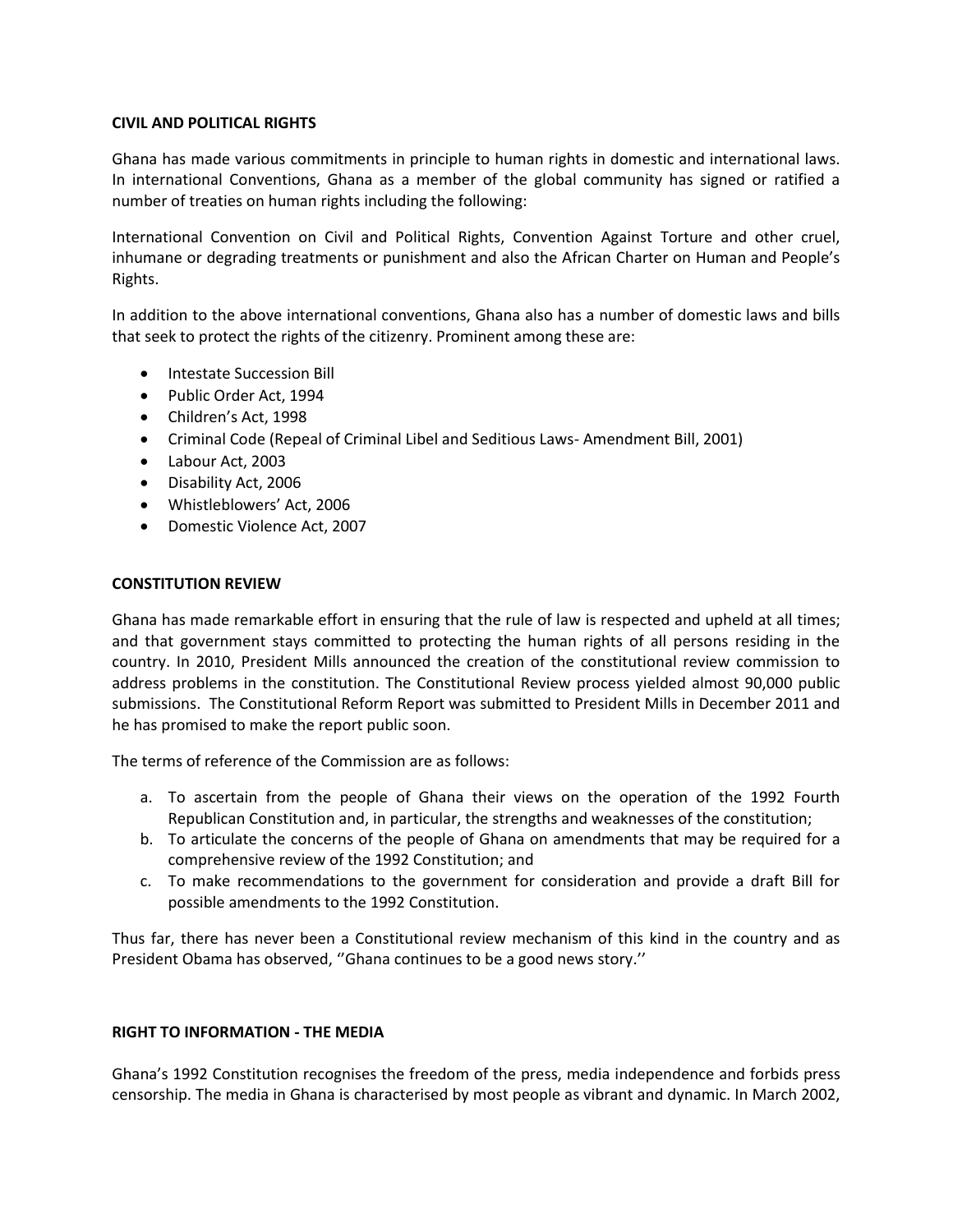Freedom House rated Ghana as among only six countries in Africa to allow press freedom. Again in 2011, Freedom house described the media in Ghana as 'free' among only 4 other sub-Saharan African countries to earn that description.

The government of Ghana has taken positive steps towards ensuring transparent and accountable governance. However, this cannot be achieved without passing the Right to Information Bill, which is still before parliament. The right to information Bill is an Act to provide for the implementation of the constitutional right to information held by a government agency. The information is subject to the exemptions that are necessary and consistent with the protection of the public interest in a democratic society, to foster a culture of transparency and accountability in public affairs and to provide for related matters. The passage of this bill is expected to improve governance, increase economic growth and reduce poverty.

# **ELECTIONS AND ELECTORAL SYSTEM(S)/STRUCTURES**

In the year 2000, for the first time in the country's history, power was peacefully transferred as the ruling NDC, which had been in power for close to 20 years, lost elections considered free and fair to the NPP. Since then, Ghana has had two successful and peaceful elections, with another political turn-over in 2008. The country and the entire West African continent stood at a standstill in 2008 when Ghana exercised democracy to its highest degree by allowing the ballot box and the voice of the people to decide who would be president. The credit goes to a very credible and laudable Electoral Commission (EC). The EC is a symbol of Ghana's successful democratic transition. Democracy in Ghana has assumed a rather remarkable trend and it is significant to note that Ghana's democracy is a telling story for Africa and for the rest of the world. Ghana has proved to the world that democracy does and can thrive in Africa.

However, notwithstanding the good nature of the electoral system, Ghanaians abroad and prisoners are still do not have the right to vote. This issue has been on the news media for some time now.

# **EQUAL PARTICIPATION AND REPRESENTATION**

Article 17 of the Constitution *prohibits discrimination on the basis of gender*. In an effort to bridging the gender gap in Ghanaian politics, the Affirmative Action Bill of 1998 was planned to be a law which would seek to increase the representation and participation of women in politics and decision-making in the country. However the Bill is yet to be passed into law. The Ministry of Women and Children's Affairs (MoWAC) facilitated the implementation of the Affirmative Action Policy (AAP) that led to the establishment of Gender Desk Officers (GDOs) in all MDAs and some districts.

Ghana has demonstrated in principle the equal participation for men and women through government's adoption of an Affirmative Action Policy to give 40% quota for women's representation on all government boards, commissions, committees and other political offices in the country. The Convention Peoples' Party (CPP) made history last year when a woman was selected for the first time in the history of the country's politics to become the chair of a political party. Also, more than half of the memberships of the CPP are women. The Peoples' National Convention (PNC) also has large representation of women. There have also been efforts by Civil Society Organizations to get political parties to participate in politics through the slashing of participation fees for female candidates.